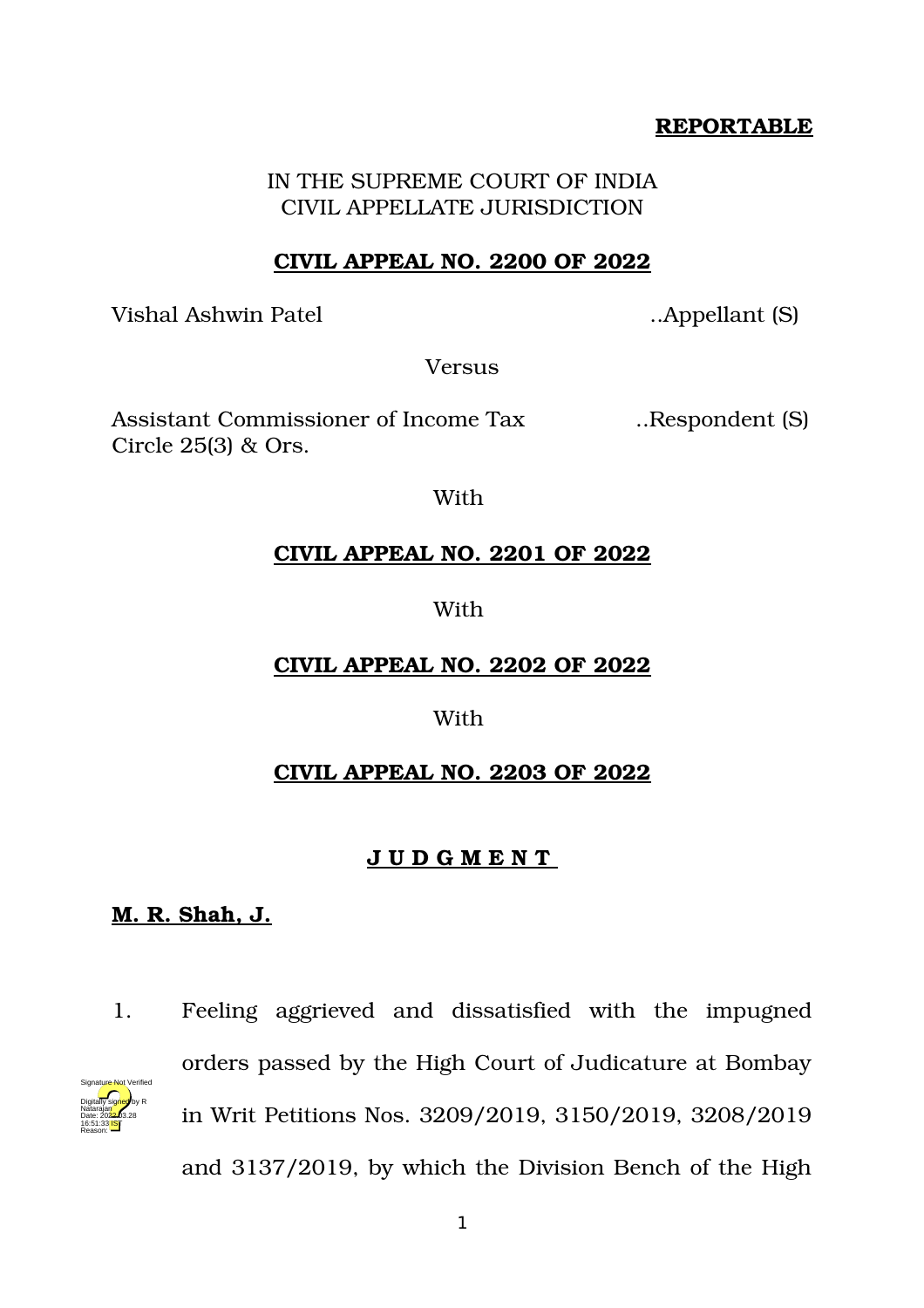Court has dismissed the said writ petitions in which the appellants herein – original writ petitioners challenged the reopening of the assessment/re-assessment proceedings, the original writ petitioners have preferred the present appeals.

2. We have heard Shri Devendra Jain, learned counsel appearing on behalf of the respective appellants and Shri Balbir Singh, learned ASG appearing on behalf of the Revenue. We have gone through the respective orders passed by the High Court dismissing the writ petitions. Having gone through the orders passed by the High Court dismissing the writ petitions, it can be seen that the said orders are cryptic, non-speaking and non-reasoned orders. The order dated 11.01.2022 reads as under: -

> "1. We are not inclined to entertain this petition. At the same time, the Assessing Officer who will be different from the officer who had pass the order dated 10th October, 2019 rejecting the objections filed by petitioner for re-opening under Section 148 of the Income Tax Act, 1961 (the Act) shall permit petitioner to file further documents and case laws if adviced and also grant a personal hearing before passing the assessment order. The assessment order to be passed within 12 weeks from the date this order is uploaded. Petitioner shall be given atleast seven days advance notice about the date and time of the personal hearing.

> 2. The Assessing Officer shall deal with all the submissions made by petitioner including those raised in his objections to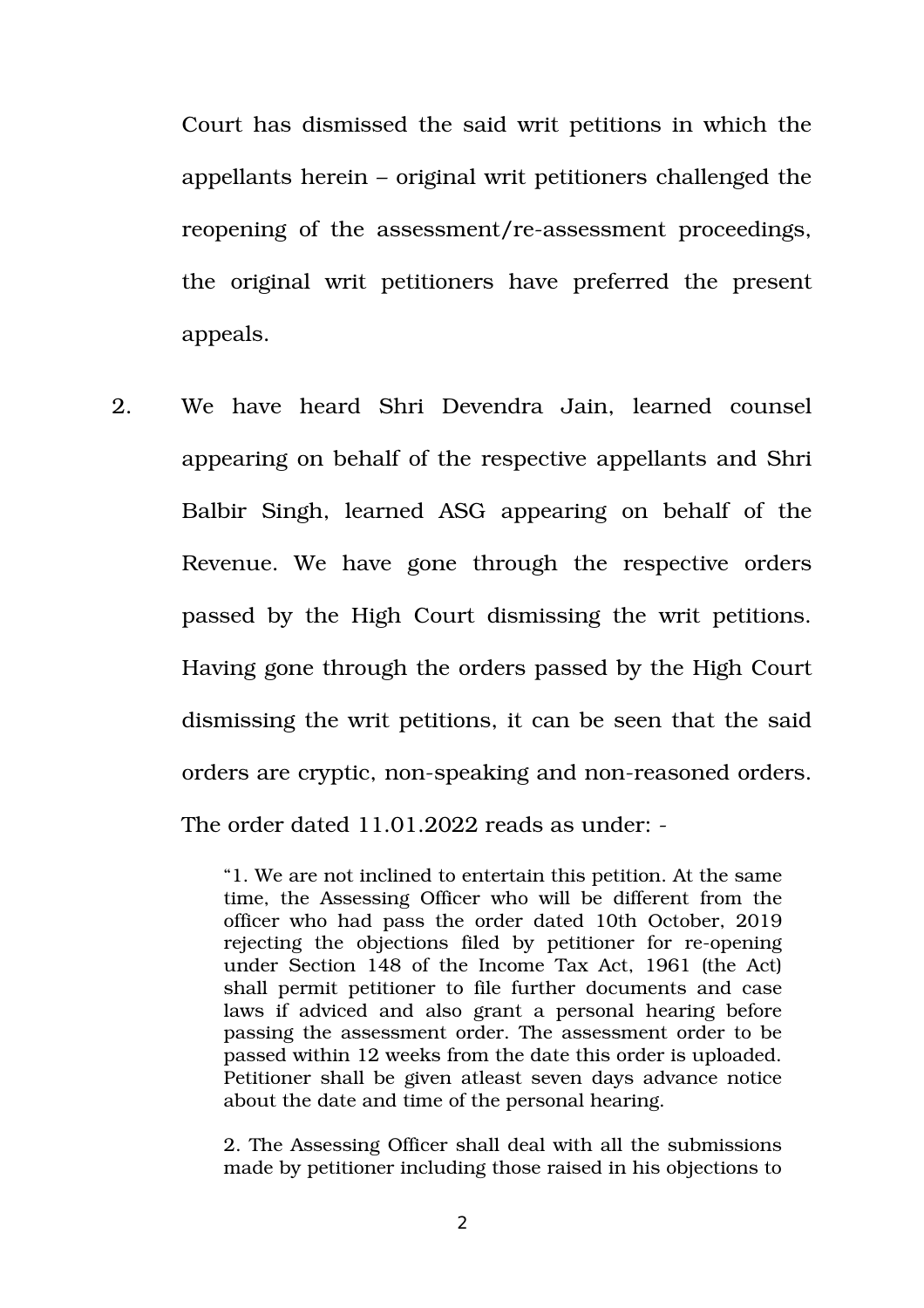the re-opening and pass detailed order in accordance with  $law$  "

From the writ petitions produced on record, it appears that the reopening of the assessment under Section 148 of the Income Tax Act has been challenged on a number of grounds. None of the grounds raised in the writ petitions has been dealt with and/or considered by the High Court on merits. There is no discussion at all on any of the grounds raised in the writ petitions. The Division Bench of the High Court has dismissed the writ petitions in a most casual manner which is unsustainable. Except stating that 'we are not inclined to entertain writ petition', nothing further has been stated by the High Court giving reasons for the disinclination to entertain the writ petitions.

2.1 The manner in which the High Court has dealt with and disposed of the writ petitions without passing any reasoned order is not appreciated by this Court. When a number of issues/grounds were raised in the writ petitions, it was the duty cast upon the court to deal with the same and thereafter, to pass a reasoned order. When the Constitution confers on the High Courts the power to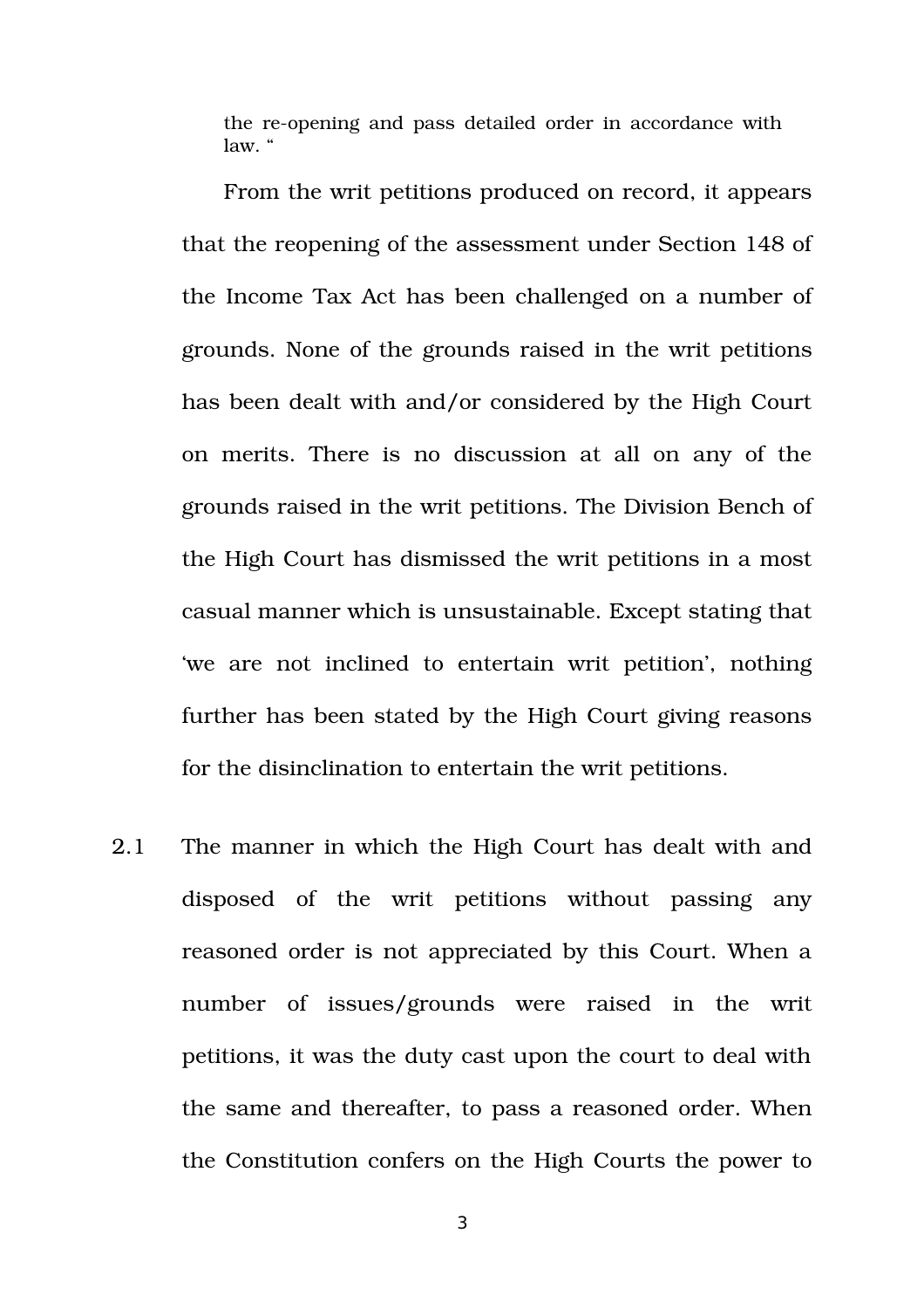give relief it becomes the duty of the Courts to give such relief in appropriate cases and the Courts would be failing to perform their duty if relief is refused without adequate reasons.

- 2.2 The High Court in exercise of powers under Article 226 of the Constitution of India was required to have independently considered whether the question of reopening of the assessment could be raised in a writ petition and if so, whether it was justified or not.
- 2.3 While emphasising the necessity to pass a reasoned order, in the case of **Central Board of Trustees Vs. Indore Composite Private Limited, (2018) 8 SCC 443,** it is observed and held by this Court that the courts need to pass a reasoned order in every case which must contain the narration of the bare facts of the case of the parties to the lis, the issues arising in the case, the submissions urged by the parties, the legal principles applicable to the issues involved and the reasons in support of the findings on all the issues arising in the case and urged by the learned counsel for the parties in support of its conclusion.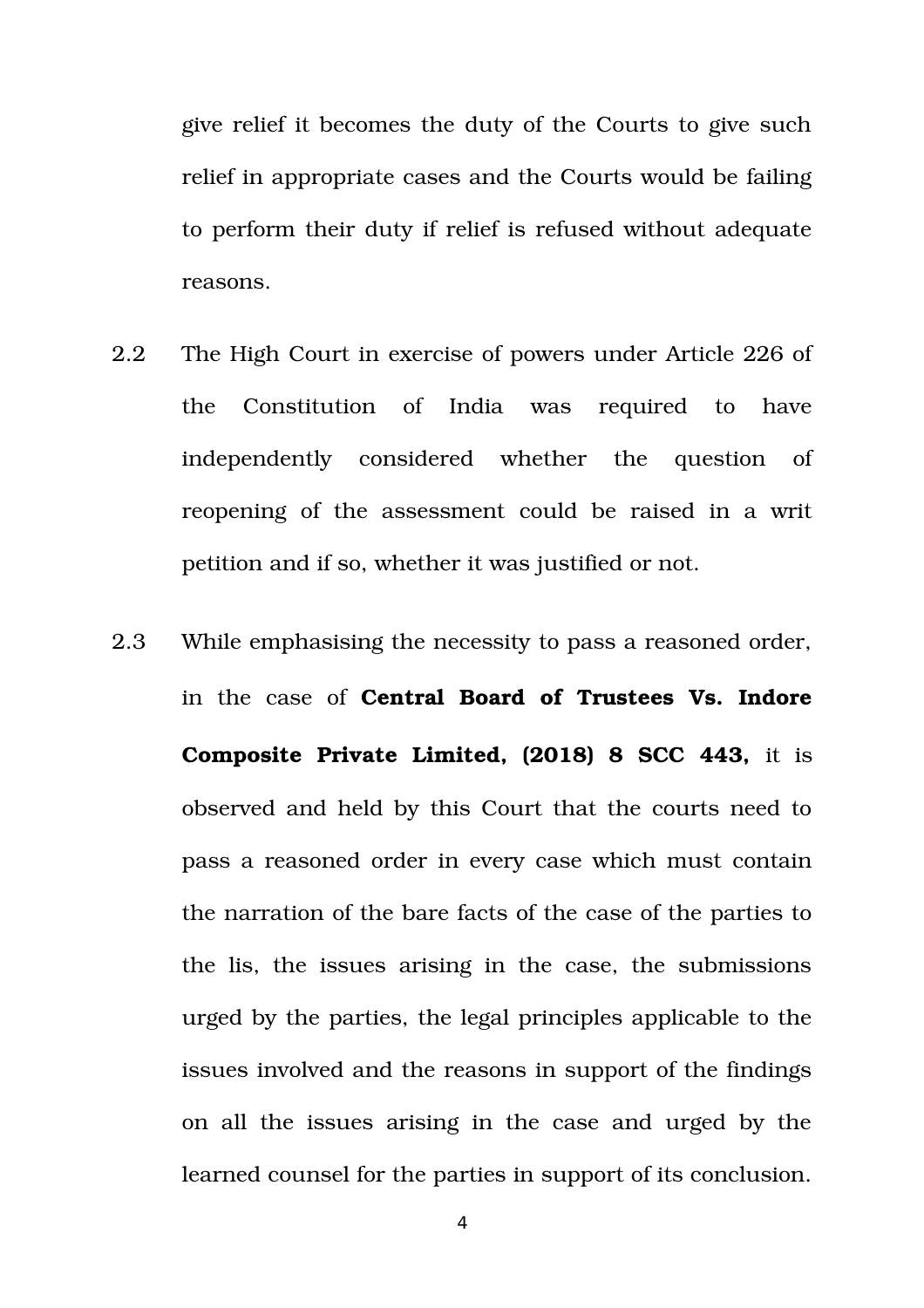It is further observed in the said decision that an order bereft of reasoning causes prejudice to the parties because it deprives them to know the reasons as to why one party has won and other has lost.

2.4 In the recent decision in the case of **Union Public Service Commission Vs. Bibhu Prasad Sarangi and Ors., (2021) 4 SCC 516**, while emphasising the reasons to be given by the High Court while exercising powers under Article 226 of the Constitution of India, it is observed and held by this Court that the reasons constitute the soul of judicial decision and how Judges communicate in their judgment is a defining characteristic of judicial process since quality of justice brings legitimacy to the judiciary. It is further observed that though statistics of disposal of cases is important of higher value is the intrinsic content of judgment. It is further observed that in exercise of powers under Article 226 the courts require to independently consider the issues involved.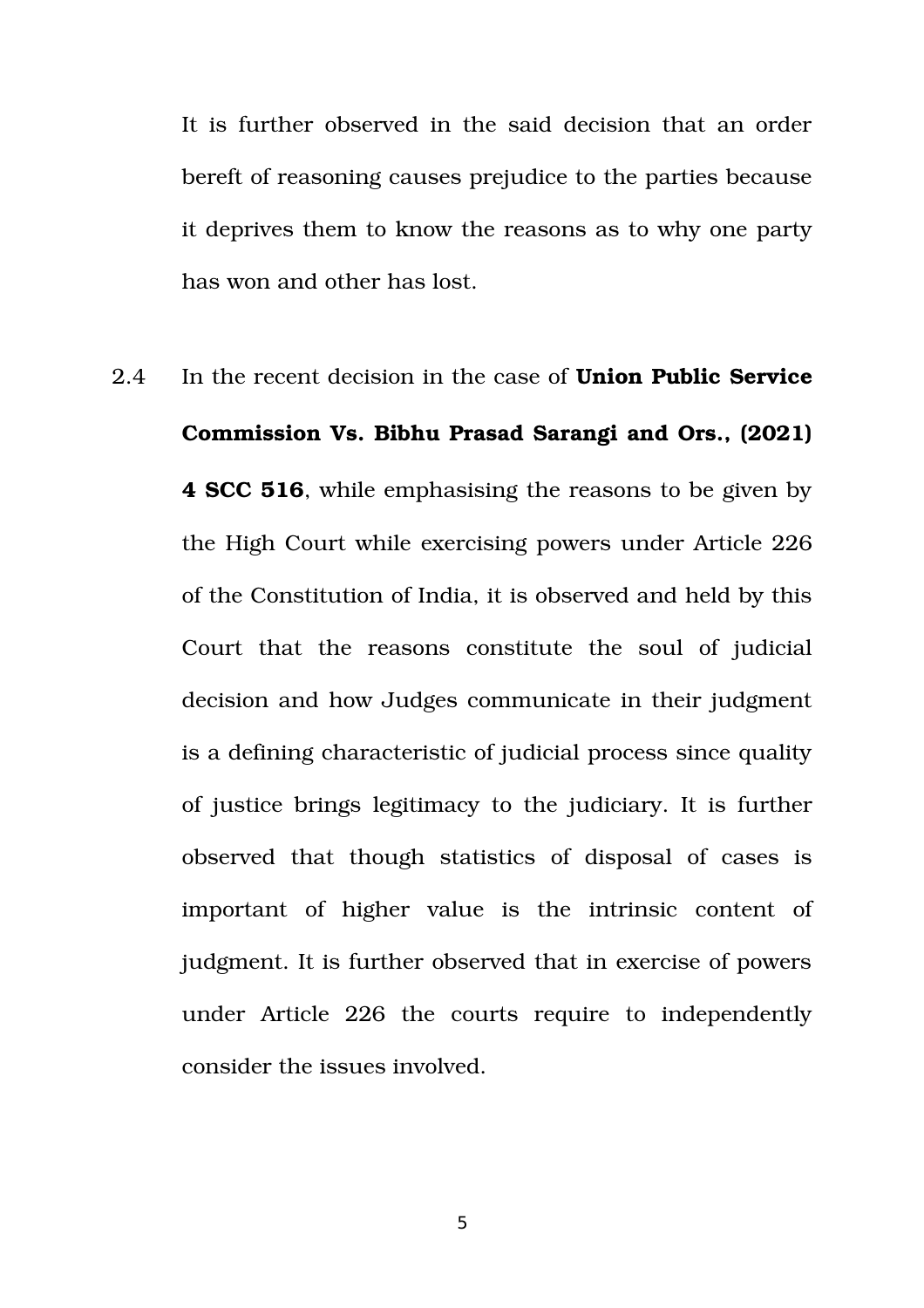- 3. Applying the law laid by this Court in the aforesaid decisions to the facts of the case on hand and the manner in which the High Court has disposed of the writ petitions, in the interest of sobriety, we may only note that the orders are bereft of reasoning as diverse grounds were urged/raised by the parties which ought to have been examined by the High Court in the first place and a clear finding was required to be recorded upon analysing the relevant documents.
- 4. Since we cannot countenance the manner in which the orders have been passed by the High Court which has compelled us to remand the matter to the High Court for deciding the writ petitions afresh on merits, we do so in light of the aforesaid observations.
- 5. In light of the foregoing discussion, we allow the present appeals and set aside the impugned orders passed by the High Court and remand the matters to the Division Bench of the High Court for deciding the writ petitions afresh in accordance with law, keeping in view our observations